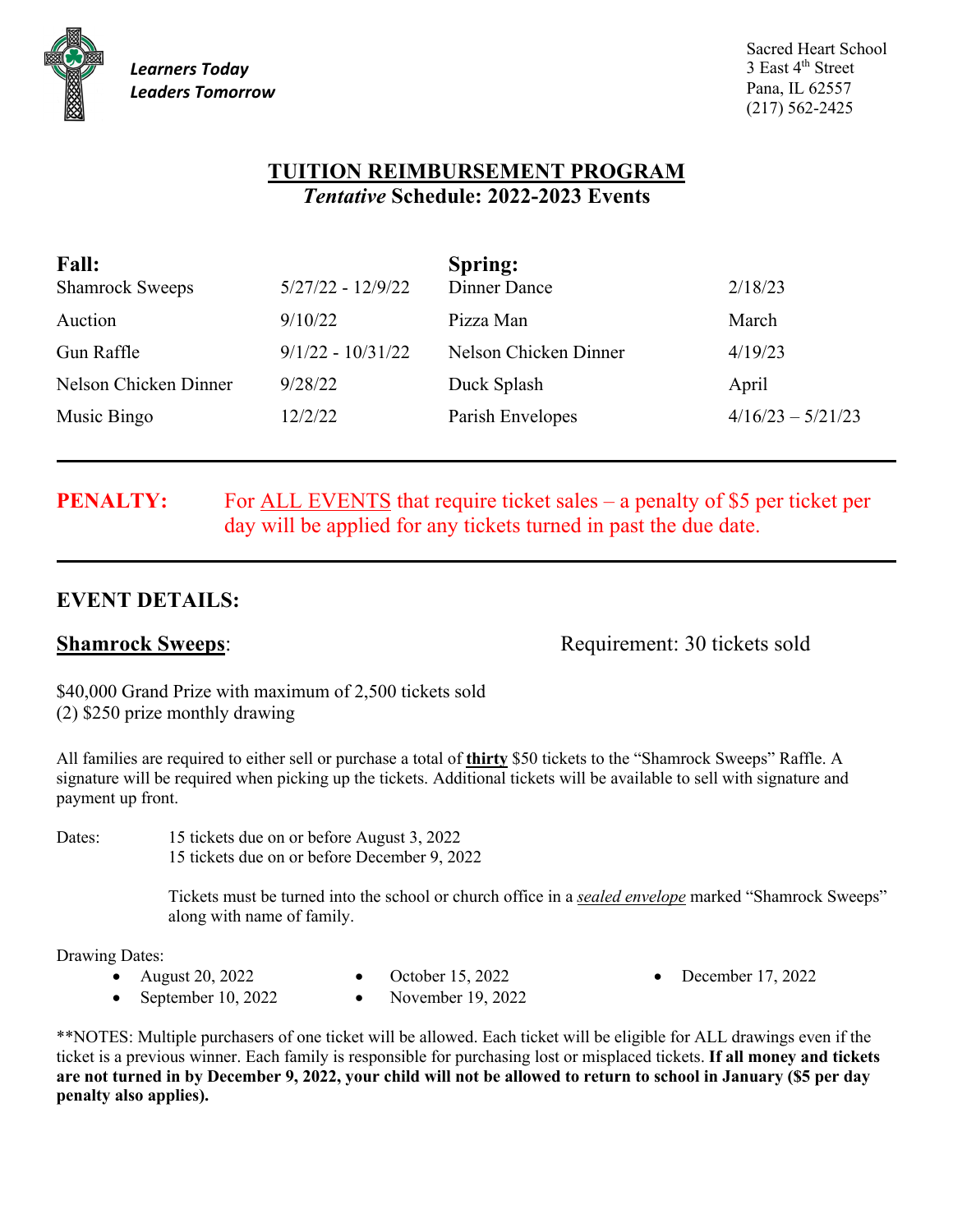

Sacred Heart School 3 East 4<sup>th</sup> Street Pana, IL 62557 (217) 562-2425

**Auction**: Requirement: \**See Parent Assignments* A committee will be formed and chaired by a Board Member and two parents. Those families assigned to work on the committee will also work the event.

This event will take place in BOTH the Spring and Fall. Each family must sell or purchase 15 tickets valued at \$11/ticket for EACH event. Parents will be assigned to work each event.

Each family must sell or purchase 9 tickets valued at \$20/ticket.

A committee will be formed and chaired by a Board Member and two parents. Each family must sell or purchase 3 tickets valued at \$15/ticket.

*\*See Parent Assignments* A committee will be formed and chaired by a Board Member and two parents. Those families assigned to work on the committee will also work the event. Each family must sell or purchase 3 tickets valued at \$100/ticket.

**Duck Splash:** Requirement: 12 tickets sold or purchased \**See Parent Assignments*

Each family must sell or purchase 12 tickets valued at \$20/ticket.

## **Pizza Man**:

This is not an event that requires parent sales or time.

## **Parish Envelopes**:

St. Patrick's and Oconee Sacred Heart parishes will have envelopes marked with dollar amounts for anyone to contribute. This is not an event that requires parent sales or time.

### **Nelson's Chicken Dinner:** Requirement: 15 tickets sold per event *\*See Parent Assignments*

**Gun Raffle**: **Gun Raffle**: **Requirement: 9 tickets sold or purchased** \**See Parent Assignments*

# **Music Bingo:** Requirement: 3 tickets sold or purchased

\**See Parent Assignments*

**Dinner Dance:** Requirement: 3 tickets sold or purchased